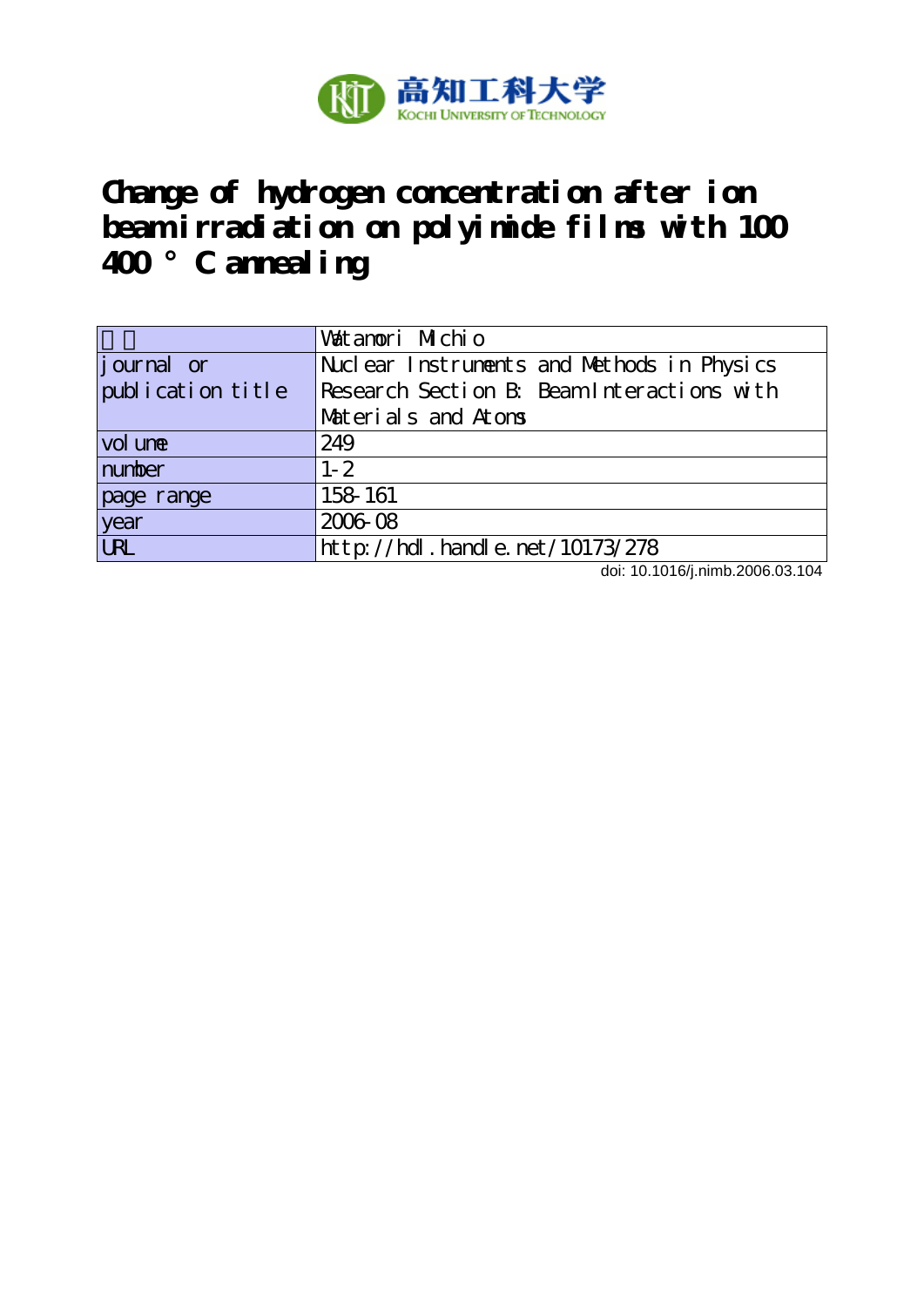# **Damage evaluationChange of hydrogen concentration after ion beam irradiation on polyimide films with 100-400 degree C annealing**

Michio Watamori

Department of Electronic and Photonic Systems Engineering,

Kochi University of Technology,

185 Miyanokuchi, Tosayamada, Kami-gun 782-8502, Kochi, Japan

Irradiation damage in the several thickness polyimide films induced by 2.0MeV He ions has been evaluated by Rutherford backscattering (RBS) and Elastic recoil detection (ERDA)methods. Under the room temperature condition, For the samples without annealing, gradual decrease of hydrogen content has been observed as the increase of ion dose. After 5 min. annealing at 100  $\degree$ C, large amount of hydrogen atoms disappeared suddenly. Then A small and continuous depletion of hydrogen content was also observed for the annealed film after ion beam irradiation. After 5 min. annealing at 300 °C, slight recover of hydrogen depletion concentration has recovered for the 100 °C annealed film was observedin the case of no ion beam irradiation. Initial depletion rate of hydrogen for annealing and change of hydrogen content for the successive ion beam irradiation was found to be dependent on the film thickness.

### *PACS : 68.55.Ln; 61.80.Jh; 82.30.Fi*

*Keywords:* ERDA; RBS; KAPTON; Polyimide; Irradiation damage; Hydrogen detection *Corresponding author:* **Michio Watamori,** 185 Miyanokuchi, Tosayamada, Kami-gun, Kochi, 782-8501, Japan, Tel: +81-887-57-2107, Fax: +81-887-57-2120,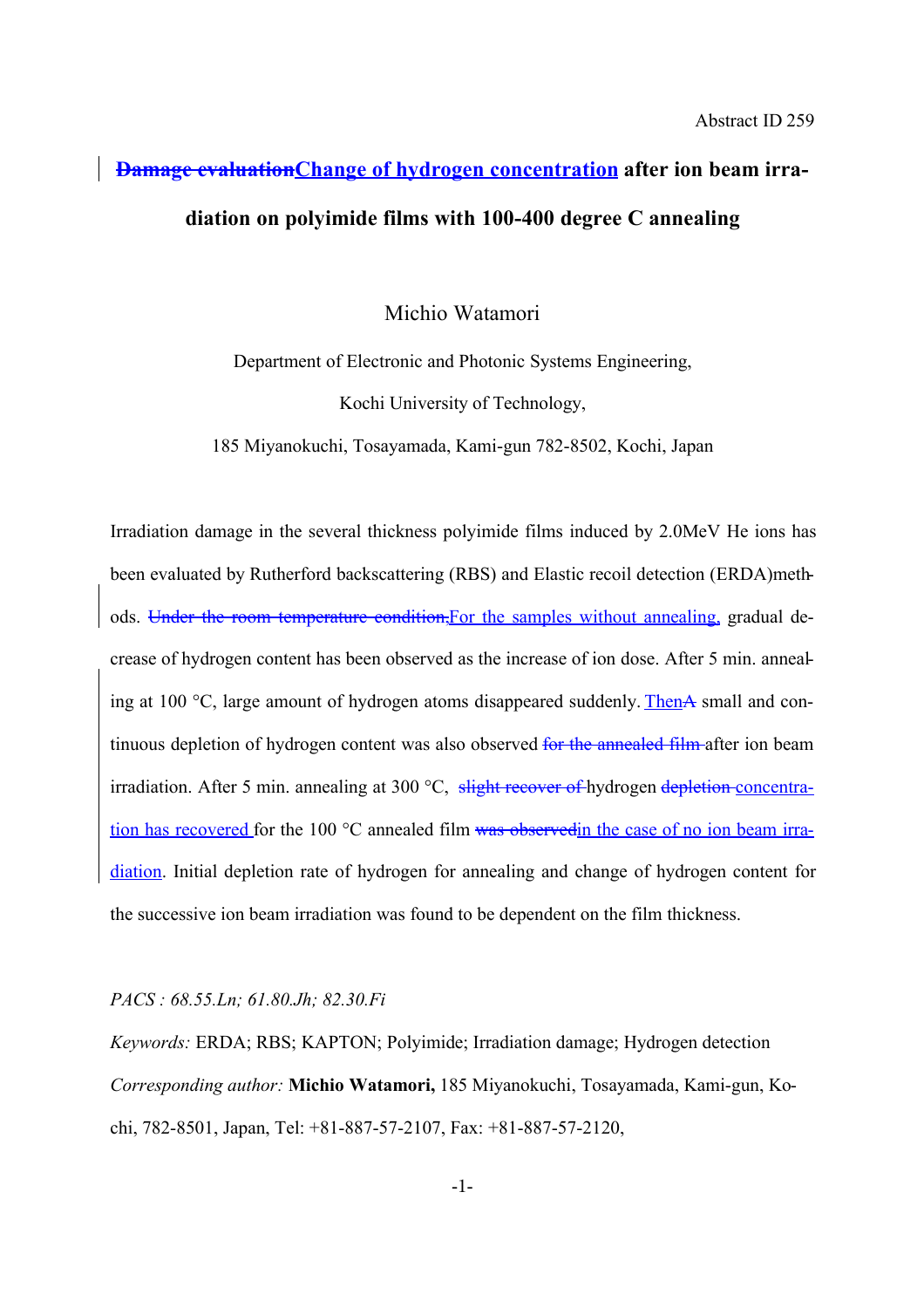e-mail: watamori.michio@kochi-tech.ac.jp

## **1. Introduction**

It is said that irradiation of polymers with energetic ions leads to cleavage of chemical bonds along the ion trajectory and subsequently to creation of various degradation products [1]. It can often be observed that the hydrogen yield in a series of ERDA spectra from these polymers decreases with increasing primary ion dose[2-7]. In our previous work, it is demonstrated that hydrogen atoms lost in the surface region[7]. This time, I show the results of ion beam irradiation effect on Kapton-H (PMDA-ODA polyimide ) films under the high temperature annealing. Though the Kapton, a popular polyimide, is able to operate in the temperature range as low as -269 $\degree$ C and as high as 400 $\degree$ C[8], even for the 5 minute annealing with 100 $\degree$ C, a large amount of hydrogen depletion in the film was observed from ERDA analysis. I have also investigated the relationship between the film thickness and the extent of hydrogen depletion for the non-annealed and annealed samples. As far as I know, this is the first report of quantitative analysis of hydrogen depletion for the polyimide films under the condition of high temperature annealing.

## **2. Experimental**

The experiments were performed in a high-vacuum chamber coupled to a Tandetron accelerator which produces He<sup>+</sup> ion beams collimated to a 1mm diameter over the range of 0.6-5.1MeV. The chamber contains two SSDs for energy analysis of scattered ions and recoiled particles. The scattering angle for the incident beams to SSD is fixed at 168.8° for RBS analysis and the recoil angle for the incident beams to SSD is fixed at 20° for ERDA analysis. Other relevant experimental parameters are solid angles of SSDs  $\Omega$ =2.00msr for RBS and  $\Omega$ =2.75msr for ERDA, and both SSD resolutions of 15keV. A 6.0 $\mu$ m Al foil was placed in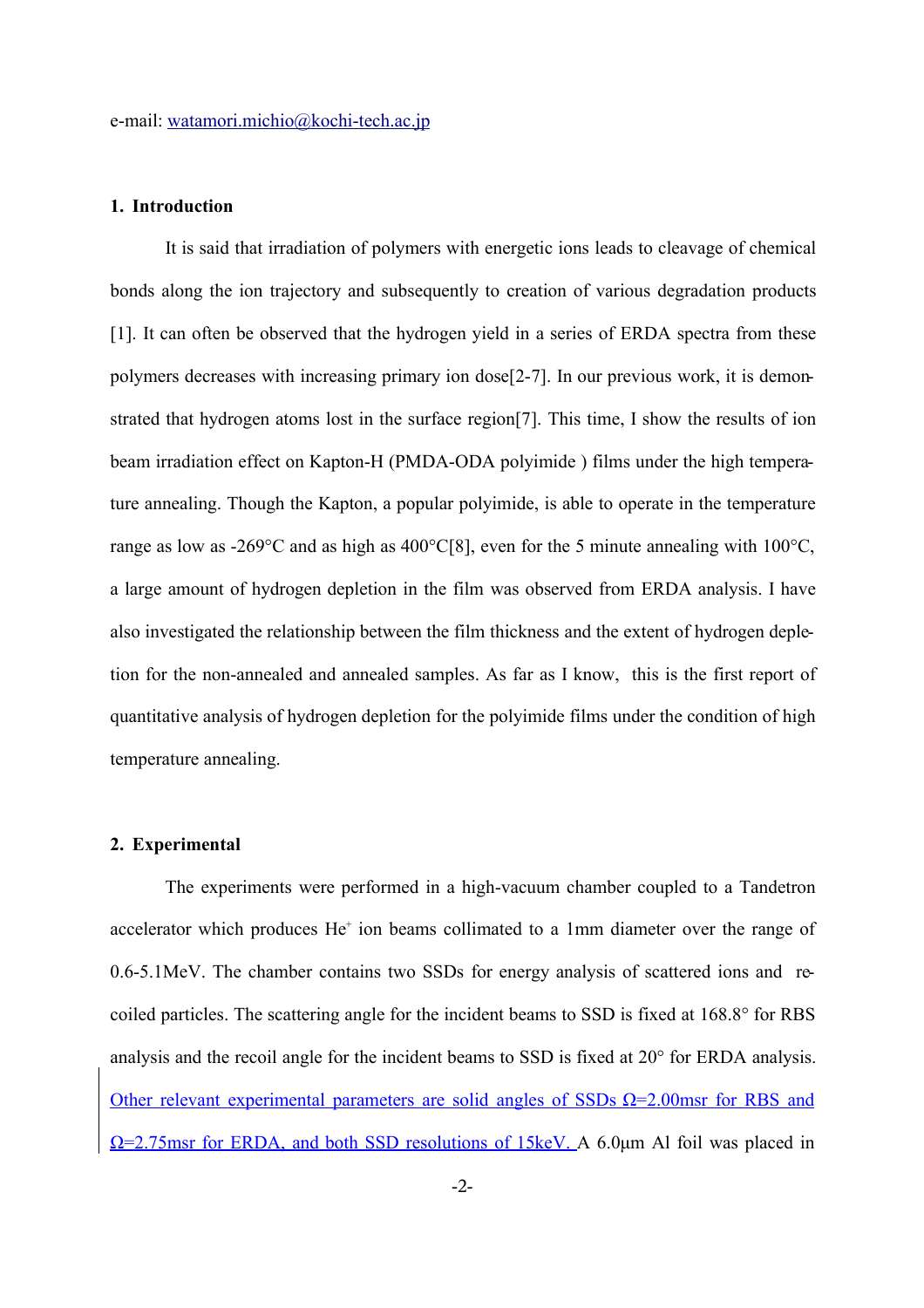front of one SSD to eliminate the He contribution from the hydrogen signal. The incident angle was set to 80° from surface normal, allowing the simultaneous analyses of ERDA and RBS. The shape of beam spot on the sample was ellipse and size was about  $1.0 \times 6.0$  mm<sup>2</sup>. The incident beam energy of He<sup>+</sup> is fixed to 2.0MeV, to be used as the production of ion beam damage during measurement of ERDA and

-RBS in the range of ion dose of  $1\mu$ C-20 $\mu$ C. A  $1\mu$ C ion dose was estimated to 3.45×10<sup>13</sup> ions/cm<sup>2</sup> irradiation from the geometric arrangement, resulting in the accumulate ion dose of up to  $6.9 \times 10^{14}$  ions/cm<sup>2</sup>. The standard Kapton films with 0.2mm, 0.5mm, 0.7mm thick were obtained from Toray-Du Pont Co., Japan<sup>[8]</sup>. The samples were cut about 1.0×4.0 cm<sup>2</sup> to attach the sample holder and heated using underlying Nickel-Chromium sheet to supply the direct current and its temperature was measured by Chromel-Almel thermocouples attached on the sample. The experiments were repeated to shift the beam position up to down and left to right. There was no critical change of the results for lateral and vertical movement of samples. The computer simulation code I used to estimate the compositional depth profiling of H, O, N, and C from the raw ERDA and RBS spectra is RUMP. In this program, I have adjusted the hydrogen recoil cross section using the table derived by Tirira et. al.[9]

## **3. Results and Discussion**

Figure 1 shows the variation of hydrogen compositional content (concentration) for successive dose of high energy He ions as a function of sample annealing temperature. Film thickness of the Kapton used for this experiment was  $0.2$ mm. Ion dose is plotted in unit of  $\mu$ C, where  $1\mu$ C is equivalent to  $3.45 \times 10^{13}$  ions/cm<sup>2</sup> irradiation. The ordinate shows the absolute relative hydrogen concentration in unit of compositional ratio normalized by earbon-initial hydrogen compositional ratio  $(E:22H:10)$  where carbon concentration is assumed not to decrease under the high energy ion irradiation. Stoichiometric composition of Kapton-H is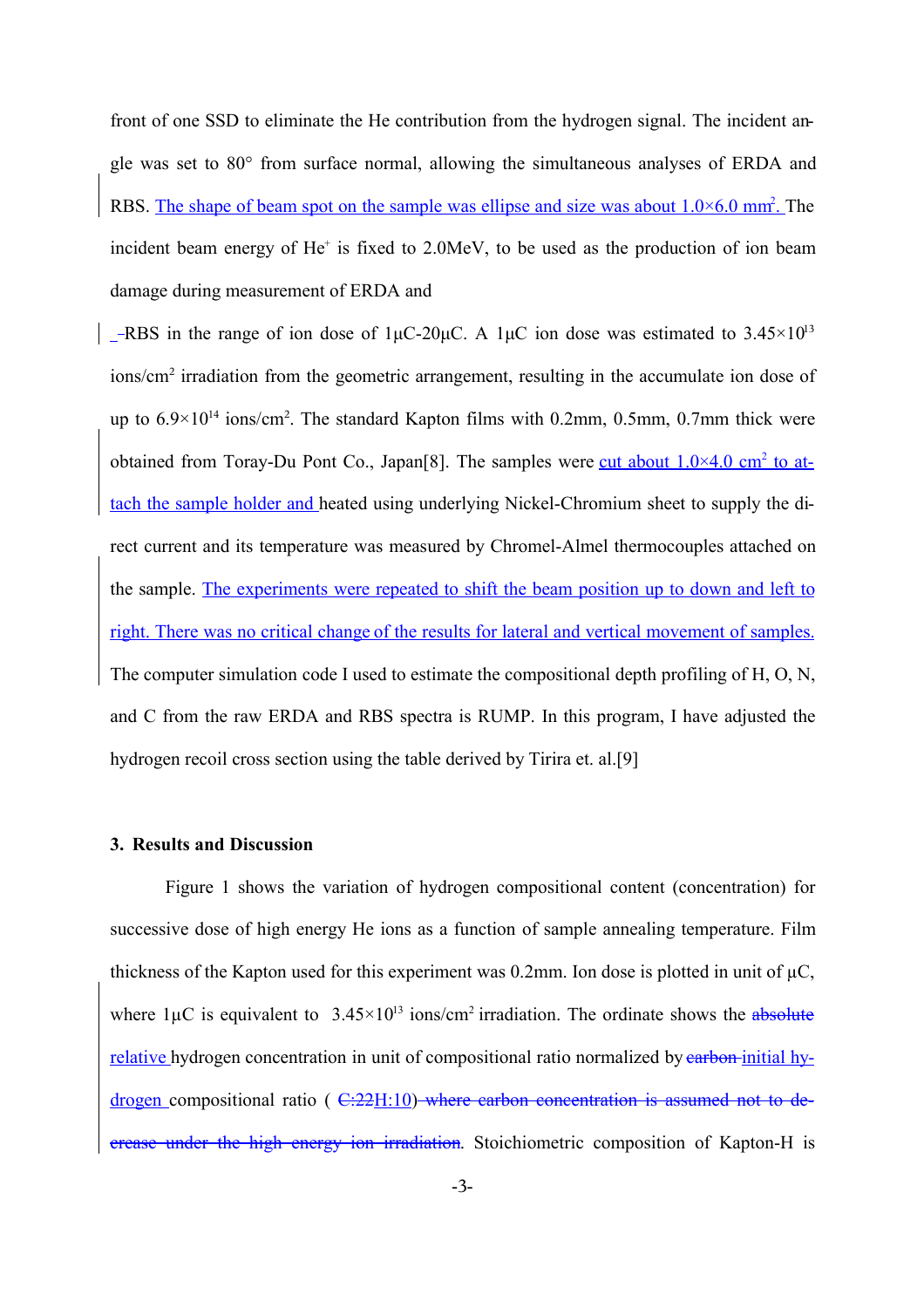$C_{22}H_{10}N_2O_5$ , which is also used for the correction of hydrogen recoil cross section for the first time ERDA-RBS simultaneous measurement taken by 1µC He dose at room temperature[6]. As shown in Fig.1, gradual decrease of hydrogen content from the stoichiometry was observed as the increase of ion dose at room temperature. This result is similar to those already reported papers[2,3,5-7]. However, tremendous depletion of hydrogen concentration was observed after 5 minute annealing as high as 100°C, even though no ion beam irradiation was done( Exactly saying, 1µC ion dose was done to measure the hydrogen concentration, but this ion dose is quite small). The

absolute concentration of hydrogen decreased up to 0.75 from 10.0, though any visible change could not be observed in the film. Film shape remains same, without roughening, shrinking and coloring, after annealing even at 300°C in vacuum. From the result of RBS, no decrease of other elements of oxygen, nitrogen and carbon was observed, indicating predominant desorption of hydrogen element alone ( without the form of  $H_2O$ ). Easy idea of  $H_2O$  desorption due to annealing is also denied in the point of recovery of hydrogen concentration over 300°C annealing in the 0.5mm nand 0.7mm thick Kapton films. In the case of 200°C annealing for 5 minute, hydrogen concentration decreased more up to  $0.33\%$ . For the ion beam  $i$  irradiation up to 20 $\mu$ CThen, hydrogen concentration changed nearly equal or a little bit decrease monotonously for 100°C annealed and 200°C annealed films for ion beam irradiation shown in Fig.1. For the Kapton films, the effect of heating up is predominant for hydrogen desorption compared with ion beam irradiation. It is noted that after 300°C annealing, no hydrogen could be detected within our ERDA detection sensitivity for the 0.2mm thick Kapton film. Figure 2 shows the raw ERDA hydrogen spectra taken at the  $1\mu$ C ion dose for the 0.2mm thick Kapton films without annealing, with 100°C annealing and with 200°C annealing. For the case of annealing, quite small hydrogen signals were observed compared with the spectrum for no annealing. From Fig.2, it has been found out that the hydrogen depletion ex-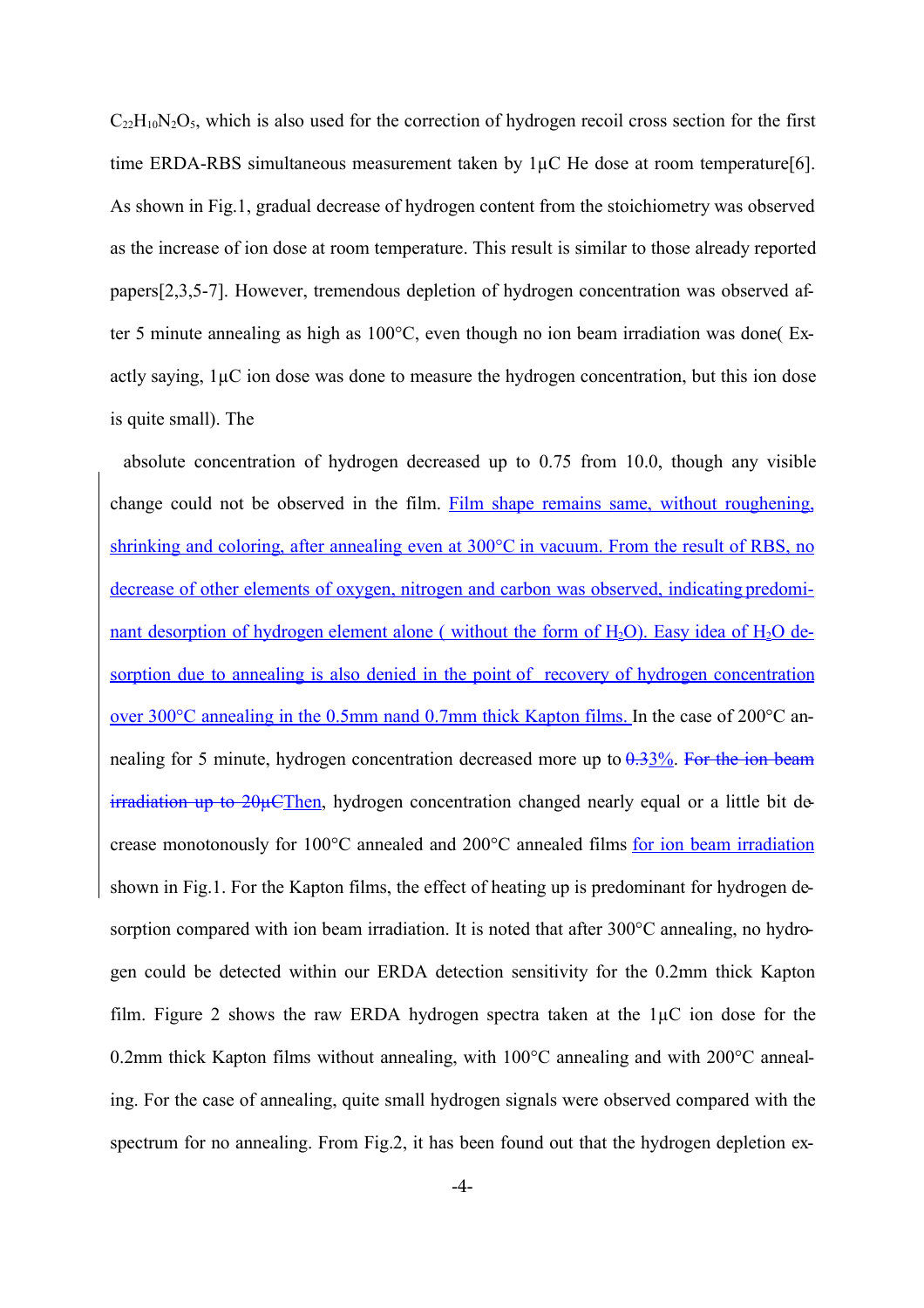tended to whole observable thickness(about  $0.3\mu$ m). It is not yet clear why such a tremendous depletion of hydrogen content takes place.

Figure 3 shows the variation of hydrogen concentration for successive dose of He ions as a function of annealing temperature. Film thickness of the Kapton was 0.5mm. In the case of irradiation to the 0.5mm thick Kapton film at room temperature, gradual decrease of hydrogen concentration against the ion dose has been observed. This agrees well with the case of ion beam irradiation to the 0.2mm thick Kapton film. After 150°C annealing for 5 minute, hydrogen content decreased up to  $\frac{1.010}{\%}$ , which shows same tendency with the 0.2mm thick Kapton film case. After 200°C annealing for 5 minute, hydrogen concentration is less than the case of 150°C annealing. The effect of ion beam dose on these two annealed films modifies hydrogen concentration slightly, and no fluctuation of hydrogen concentration against the ion beam irradiation was observed. However, after 300°C annealing for 5 minute, hydrogen content recovered a little for the 200°C annealed film. Moreover, fluctuation of hydrogen concentration against the ion beam irradiation was clearly observed shown in Fig. 3. For the case of 0.2mm thick Kapton film, as hydrogen atoms could not be detected after 5 minute annealing at 300°C, the result of 300°C annealing for 0.5mm thick Kapton film is in clear contrast with the result for 0.2mm thick Kapton film.

Figure 4 shows the variation of hydrogen concentration for successive dose of He ions as a function of annealing temperature. Film thickness of the Kapton was 0.7mm. In the case of irradiation to the 0.7mm thick Kapton film at room temperature, gradual decrease of hydrogen concentration against the ion dose has also been observed, showing same tendency with the 0.2mm thick Kapton film and the 0.5mm thick Kapton film. After 170°C annealing for 5 minute, hydrogen content decreased up to  $\frac{1.515\%}{1.515\%}$ , which also shows same tendency with the 0.2mm thick Kapton case and 0.5mm thick Kapton case. After 300°C annealing for 5 minute, hydrogen content recovered for the 170°C annealed film. The tendency is nearly same as the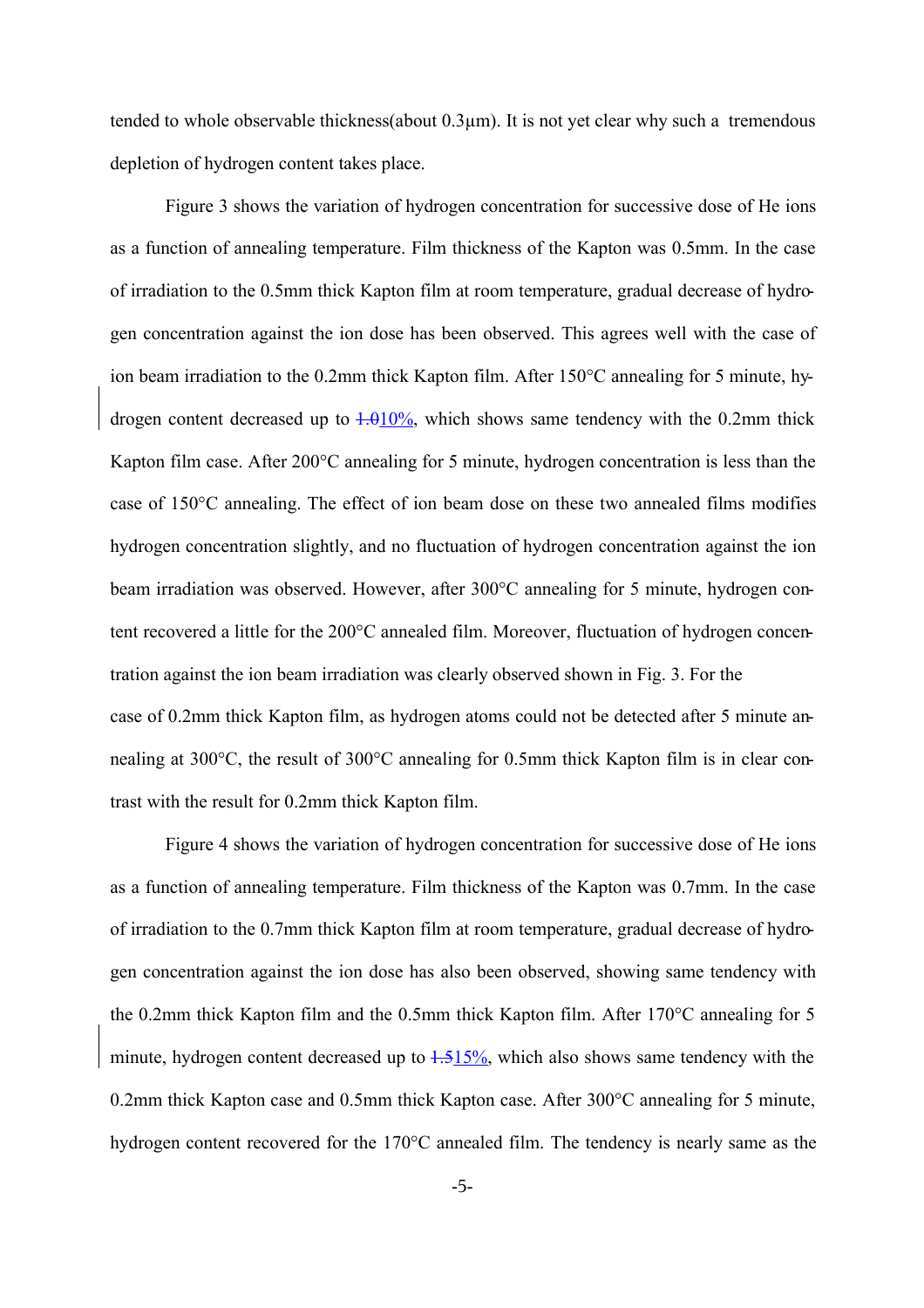case of irradiation to the 0.5mm thick Kapton film. However, the extent of hydrogen concentration after 300°C annealing to the 0.7mm thick Kapton film is 3.232%, twice greater than the case for 300°C annealing to the 0.5mm thick Kapton film, indicating much more recovery at the same temperature. Then, after 390°C annealing for 5 minute, hydrogen content decreased again up to 1.5. In this film, fluctuation of hydrogen concentration against the ion dose was observed severely for the annealed films at 300°C and at 390°C. For detailed discussions, I summarize the characteristics of the variation of hydrogen concentration for successive change of ion beam dose under the high temperature annealing for 0.2mm, 0.5mm and 0.7mm thick Kapton films. Common characteristics and difference for each sample is as follows.

- If the hydrogen concentration once decreases and tends to recover over 300 °C, minimum hydrogen concentration will appear for 150°C-200°C annealing.
- · The 0.2mm thick Kapton film is too thin to recover the hydrogen concentration for over 300°C annealing.
- When hydrogen concentration starts to recover over 200°C, unstable state for hydrogen concentration for the ion beam irradiation is observed.
- · As thick film thickness of Kapton such as 0.7mm thick is, as high annealing temperature around 400°C where hydrogen is missing and as high hydrogen concentration when recovering.

I show the model of the annealing effect and irradiation effect on the Kapton films with different film thicknesses in Figure. 5. This is only my hypotheses. One hypothesis is shown upper side in Fig. 5. I call it for "Simple interpretation". As the difference is only film thickness for each experiment, over 300°C annealing hydrogen atoms go toward surface area from at least 0.2mm deeper area by diffusion for thick films. In this model, the problem is the possibility of desorption of hydrogen locating in the 0.2mm deeper area for only 100°C annealing. The dis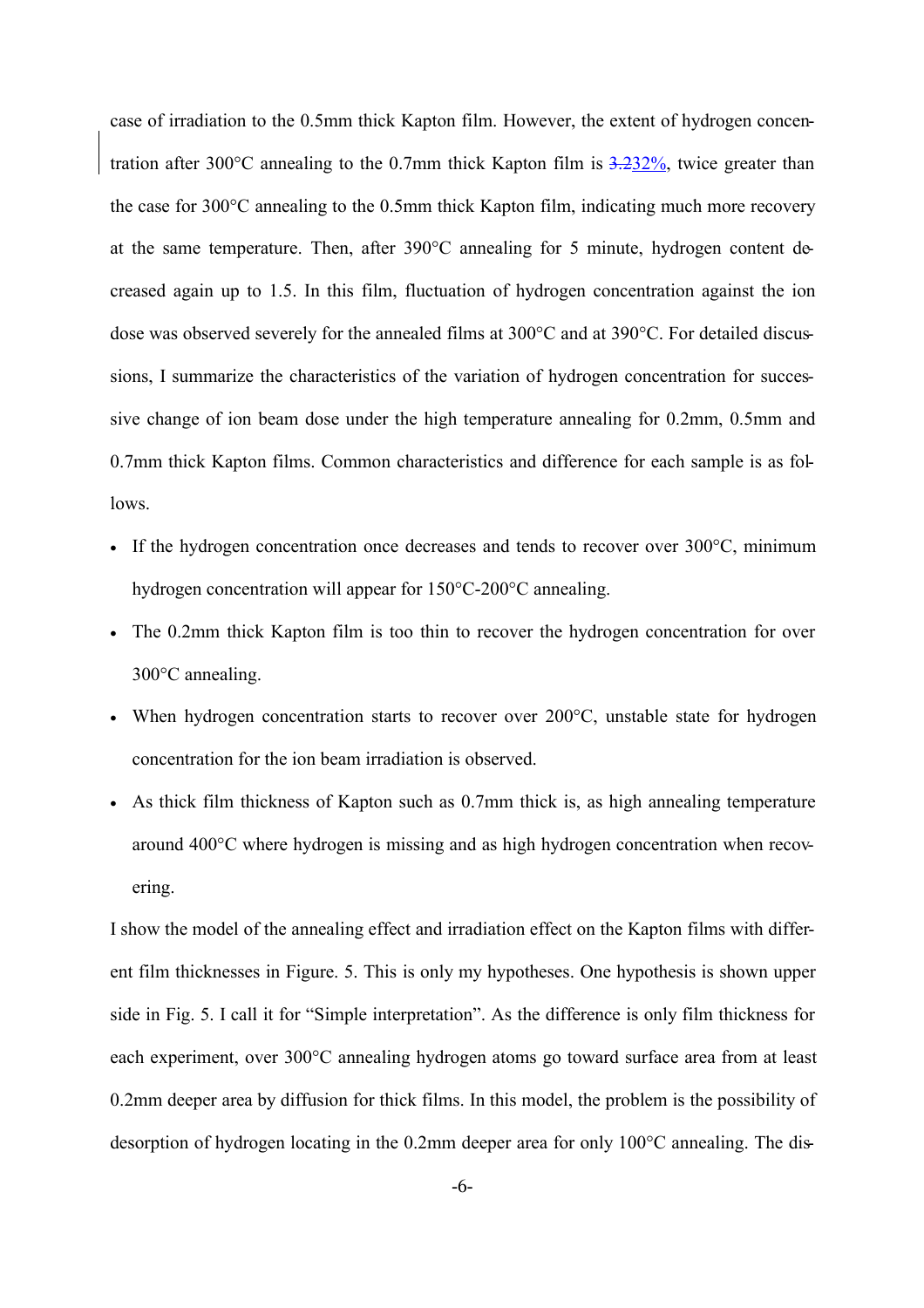tance of 0.2mm seems to be huge. Second one is shown lower side in Fig. 5. In this model, desorption area of hydrogen is quite shallower than 0.2mm depth. The difference is hydrogen diffusion coefficient. At high temperature, hydrogen diffusion coefficient changes to be larger for thick films than it of thin films. Though it is not so realistic, if the hypothesis is correct, the reason where hydrogen appears in the surface region after 300°C annealing for thick Kapton films can be explainable. I did not take into account the change of density with hydrogen loss or possible thermal gradients due to the poor thermal conductivity. As the experimental results are few, I cannot say any comment. I also don't know whether hydrogen loss is homogeneous or not laterally in this system. Anyway, further experiment and discussion must be needed in this system. It is noted that we show the hydrogen concentration as an average value from topmost surface to 0.3µm depth. For the case of 0.2mm thick Kapton film ( at all annealing temperature ), and 0.5mm thick Kapton film and 0.7mm thick Kapton film for less than 200°C annealing, depth profile was uniform. However, depth profile of hydrogen for thick Kapton films after high temperature annealing is not rather than flat. Just inside the film close to the surface ( about 0.1µm deeper from the surface ), hydrogen concentration is less than its of surface area's. This might be also the key to solve the phenomena.

### **4. Conclusion**

Irradiation damage in the several thickness polyimide films induced by 2.0MeV He ions has been evaluated by Rutherford backscattering (RBS) and Elastic recoil detection (ERDA) methods. Under the room temperature condition, gradual decrease of hydrogen content has been observed as the increase of ion dose. After 5 minute annealing at 100 °C, large amount of hydrogen atoms disappeared suddenly. A small and continuous depletion of hydrogen content was also observed for the annealed film after ion beam irradiation. After 5 minute annealing at 300 °C, slight recover of hydrogen depletion for the 100 °C annealed film was observed for the 0.5mm thick and 0.7mm thick Kapton films. Initial depletion rate of hydro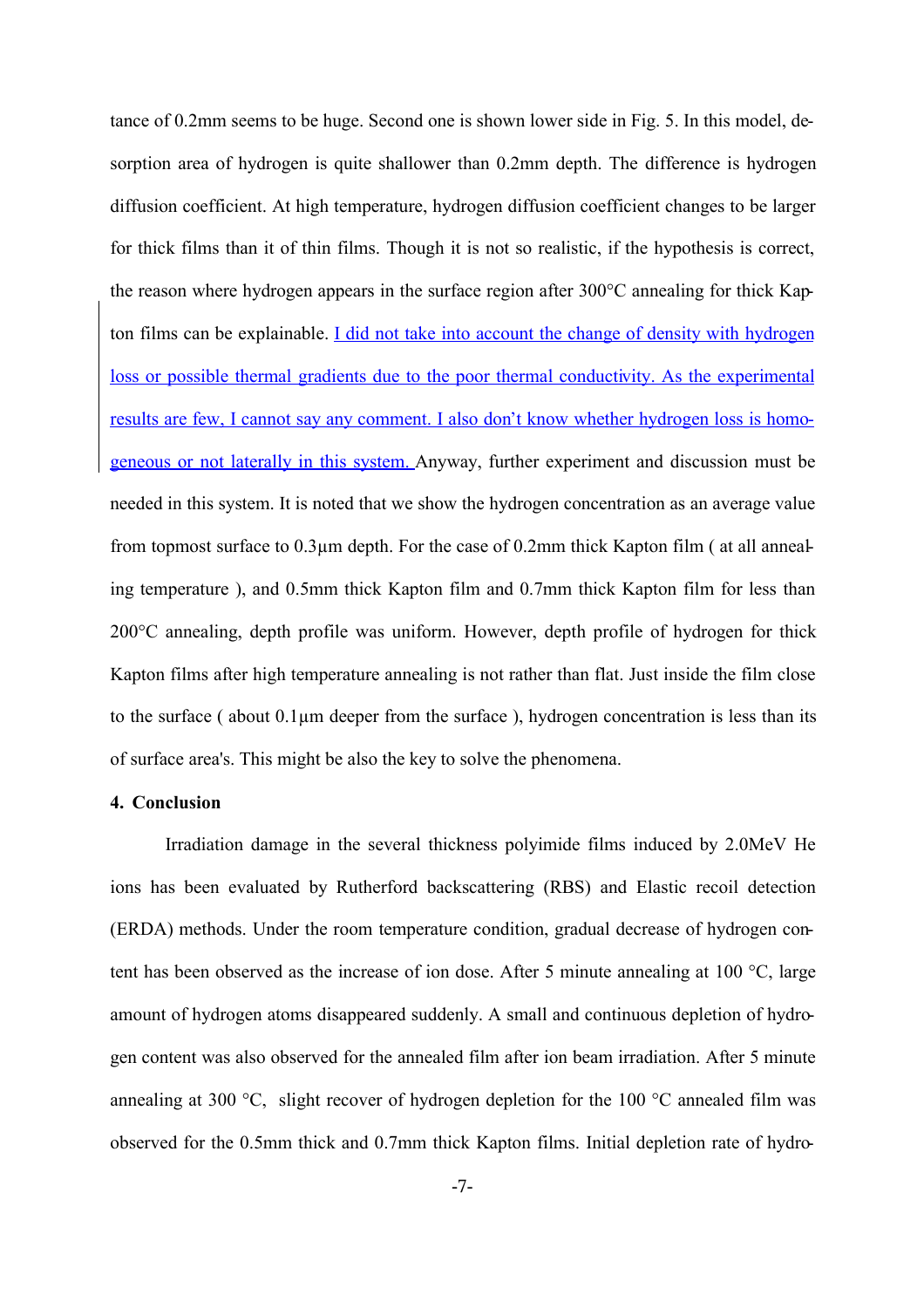gen for annealing and change of hydrogen content for the successive ion beam irradiation was found to be dependent on the film thickness.

## **Acknowledgements**

The author would like to thank Mr. H. Miyake ( Toray-Du Pont Co., Japan ) for supplying various kind and thickness of Kapton films.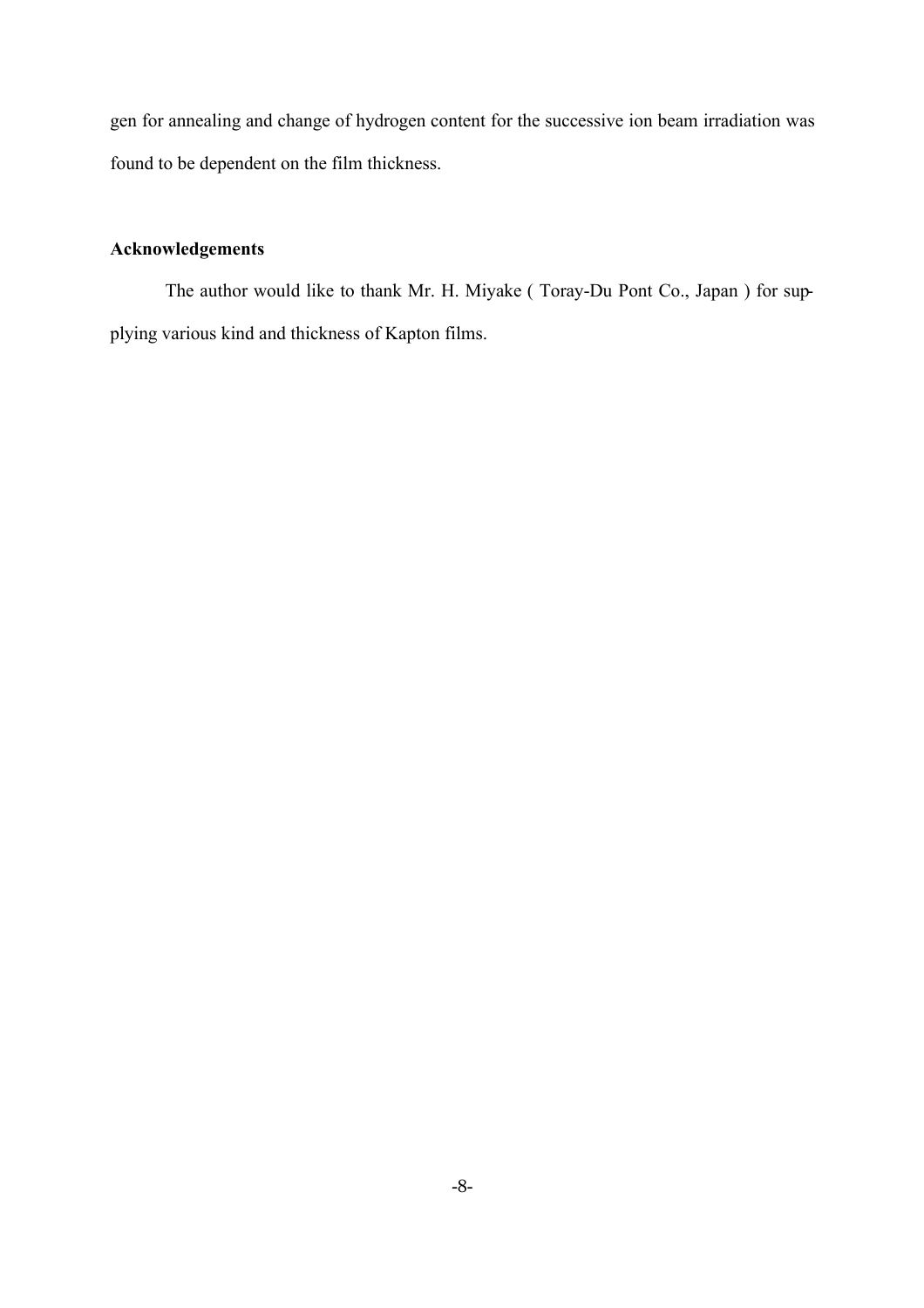## **References**

- [1] A.Chapiro, Nucl. Instr. and Methods **B**32(1988)111.
- [2] J. Davenas, G. Boiteux, M. Fallavier, Nucl. Instr. and Methods **B**39(1989)796.
- [3]V. Hnatowicz, V. Peřina, V. Havránek, V. Voseček, J. Novotnỳ, J. Vacík, V. Švorčík, V. Rybka, A. Kluge, Nucl. Instr. and Methods **B**161-163(2000)1099.
- [4] H. S. Virk, Nucl. Instr. and Methods **B**191(2002)739.
- [5] M.B. Lewis, E. H. Lee, Nucl. Instr. and Methods **B**61(1991)457.
- [6] Y. Q. Wang, Nucl. Instr. and Methods **B**219-220(2004)115.
- [7] T. Kaneko, M. Watamori, H. Makita, C. Araujo, G. Kano, Nucl. Instr. and Methods**B**219- 220(2004)236.
- [8] Du Pont Product Bulletin, Kapton Polyimide Films Summary of Properties, H-38492-2; Du Pont Company, High Performance Materials Division, Circleville, OH, 1997.
- [9] J. Tirira, Y. Serruys, P. Trocellier, "Forward Recoil Spectrometry", Plenum Press, NY, 1996.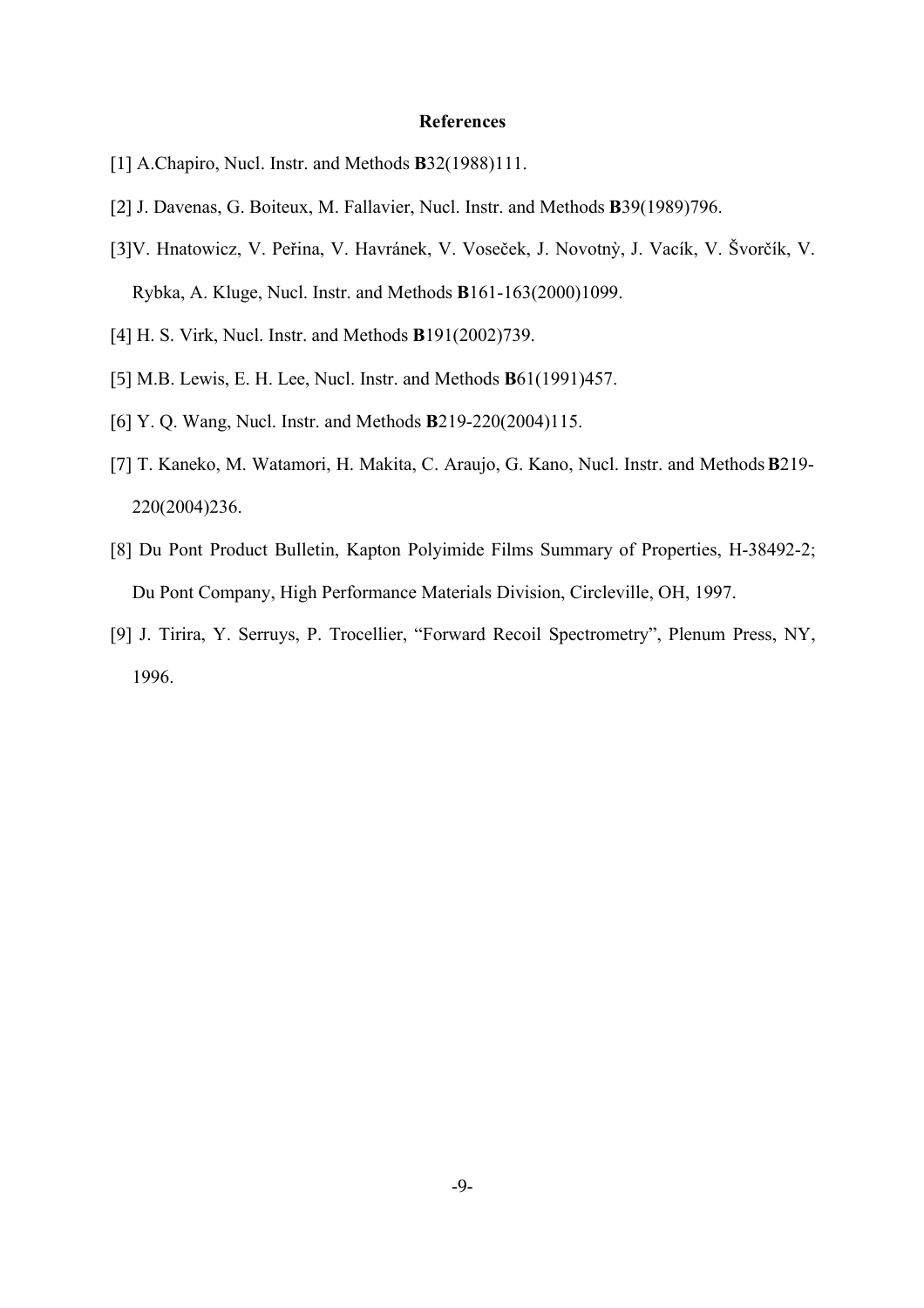## **Figure Captions**

- Fig. 1 Variation of hydrogen concentration for successive dose of He ion beam for the 0.2mm thick Kapton films. The ordinate represents absolute hydrogen compositional ratio. The annealing conditions are (a) no annealing, (b) 5 minute annealing at 100°C and (c) 5 minute annealing at 200°C.
- Fig. 2 ERDA hydrogen spectra taken at the 1µC ion dose for the 0.2mm thick Kapton films without annealing, with 100°C annealing and with 200°C annealing. Depth distribution of hydrogen concentration is found to be nearly constant within the observable thickness(about  $0.3 \mu m$ ).
- Fig. 3 Variation of hydrogen concentration for successive dose of He ion beam for the 0.5mm thick Kapton. The annealing conditions are (a) no annealing, (b) 5 minute annealing at 150°C, (c) 5 minute annealing at 200°C and (d) 5 minute annealing at 300°C.
- Fig. 4 Variation of hydrogen concentration for successive dose of He ion beam for the 0.7mm thick Kapton. The annealing conditions are (a) no annealing, (b) 5 minute annealing at 170°C, (c) 5 minute annealing at 300°C and (d) 5 minute annealing at 390°C.
- Fig. 5 A model of the annealing effect and irradiation effect on the Kapton films with different film thicknesses of 0.2mm, 0.5mm and 0.7mm thick.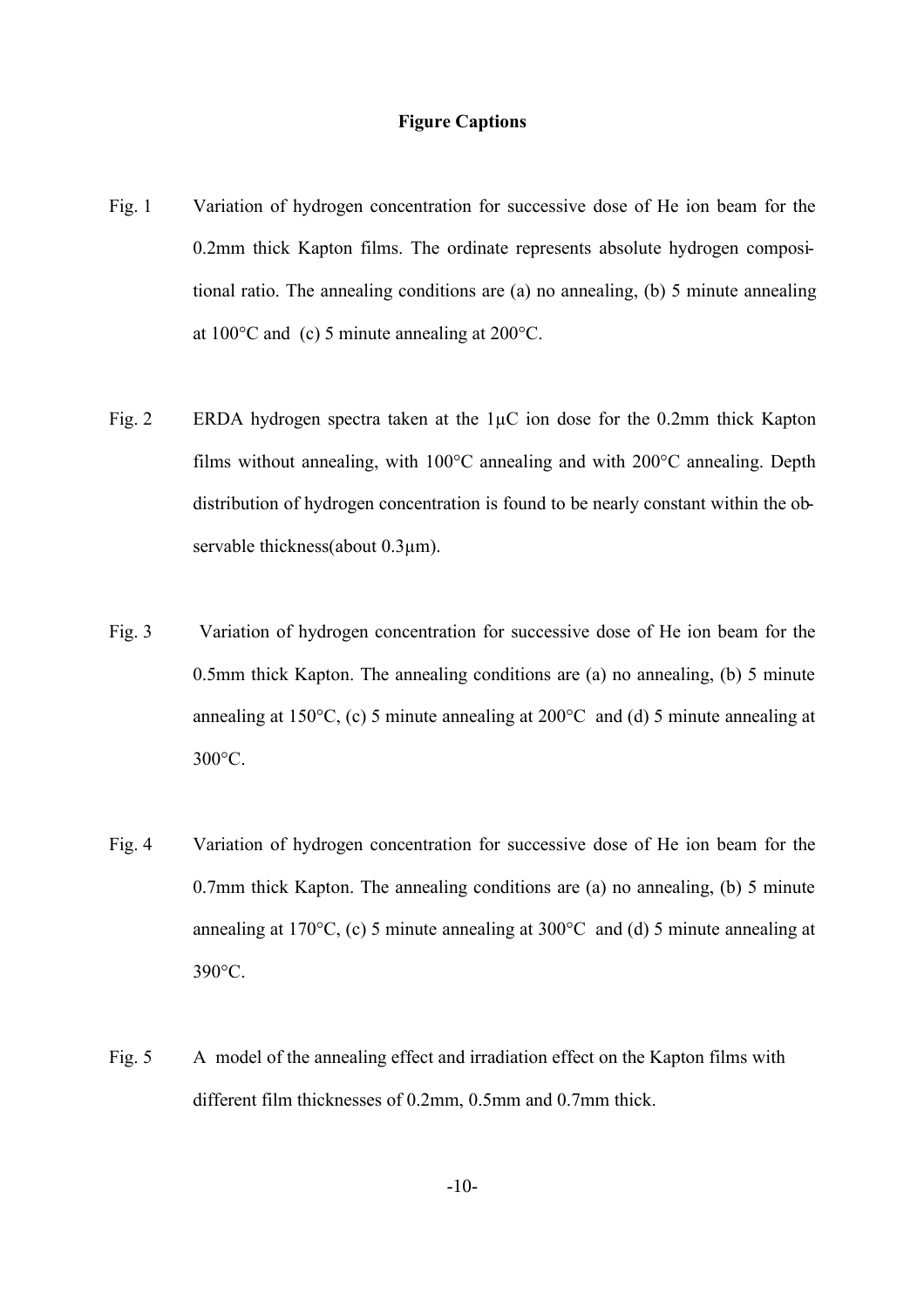

Fig. 1 M.Watamori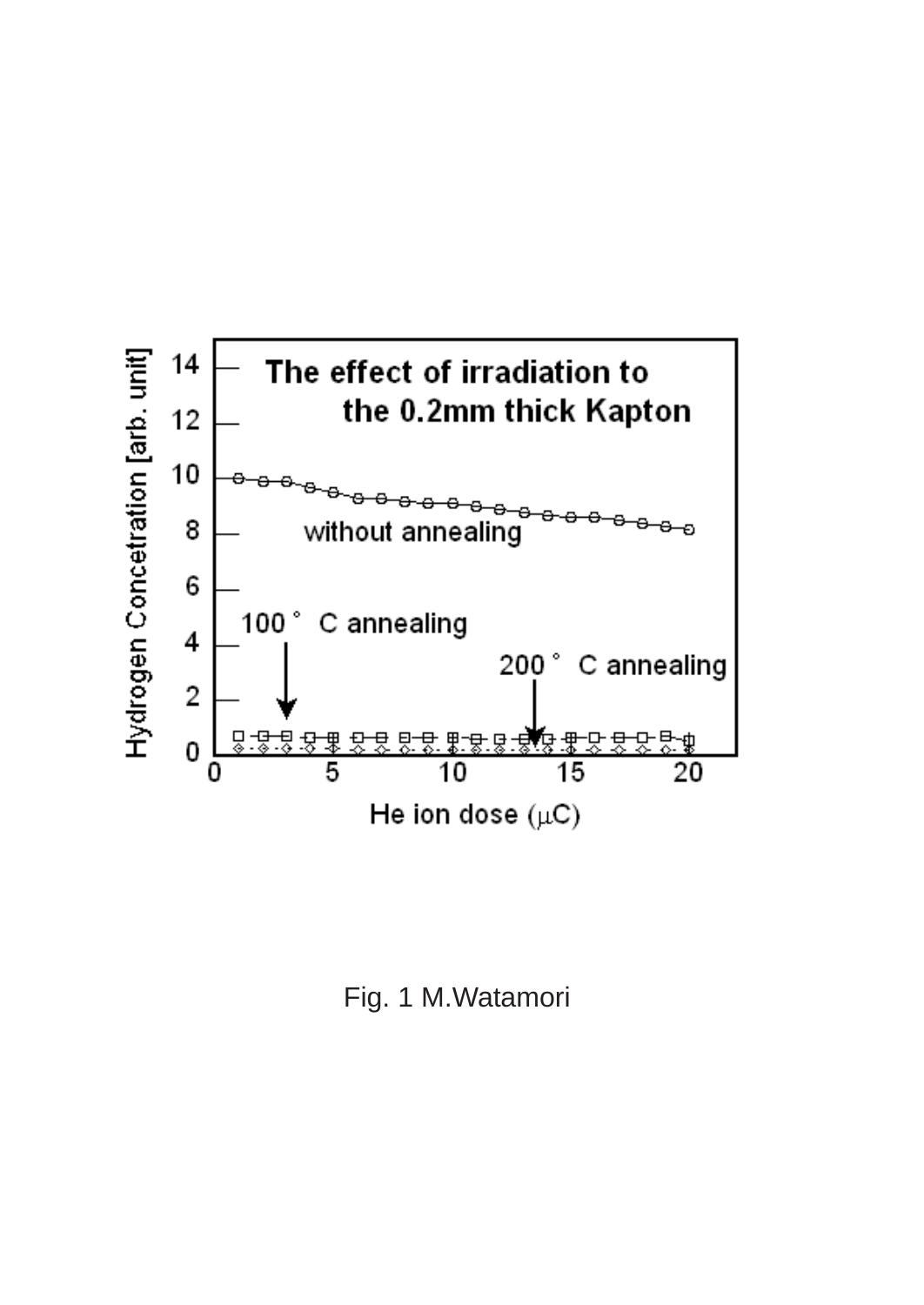

Fig. 2 M.Watamori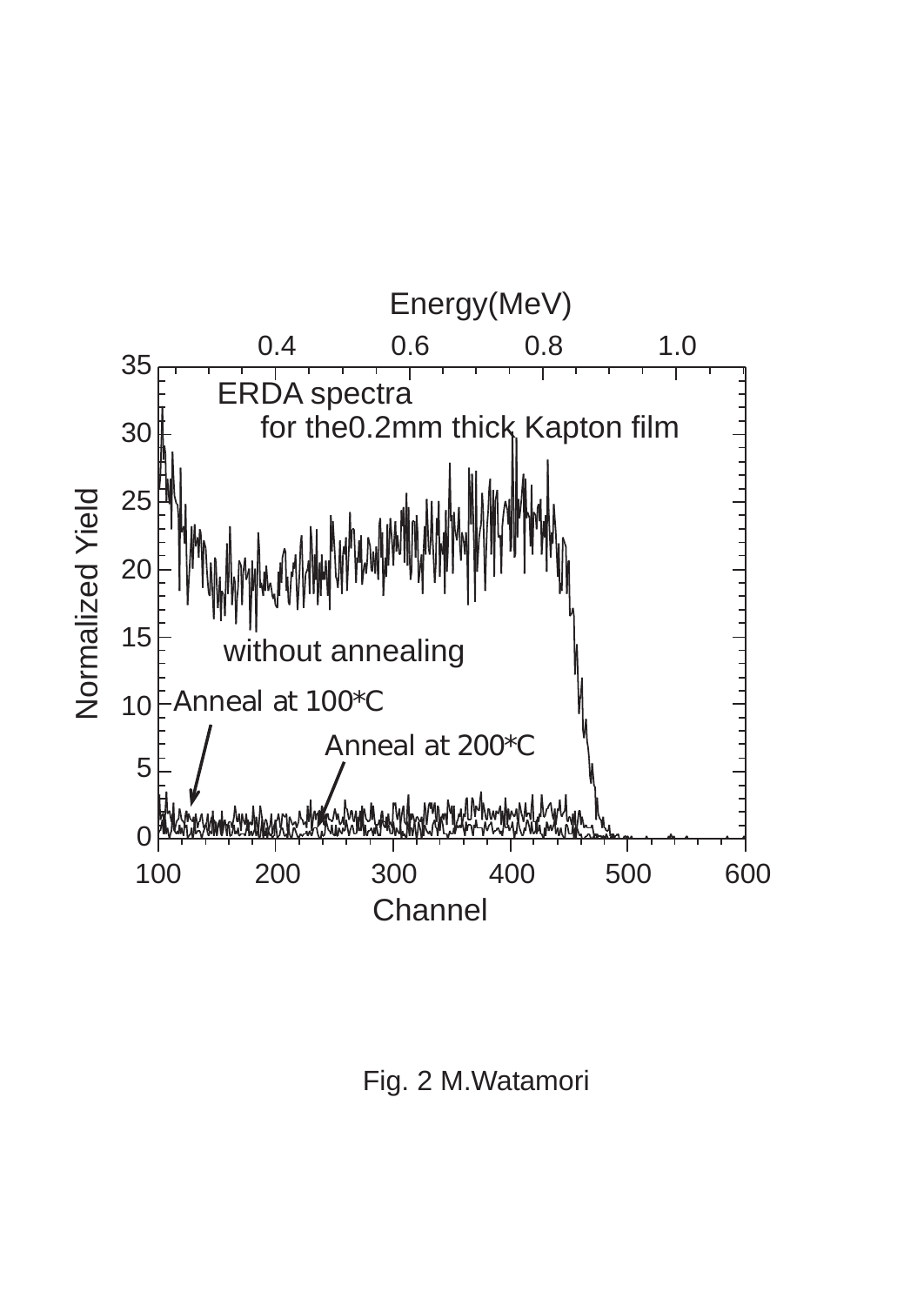

Fig. 3 M.Watamori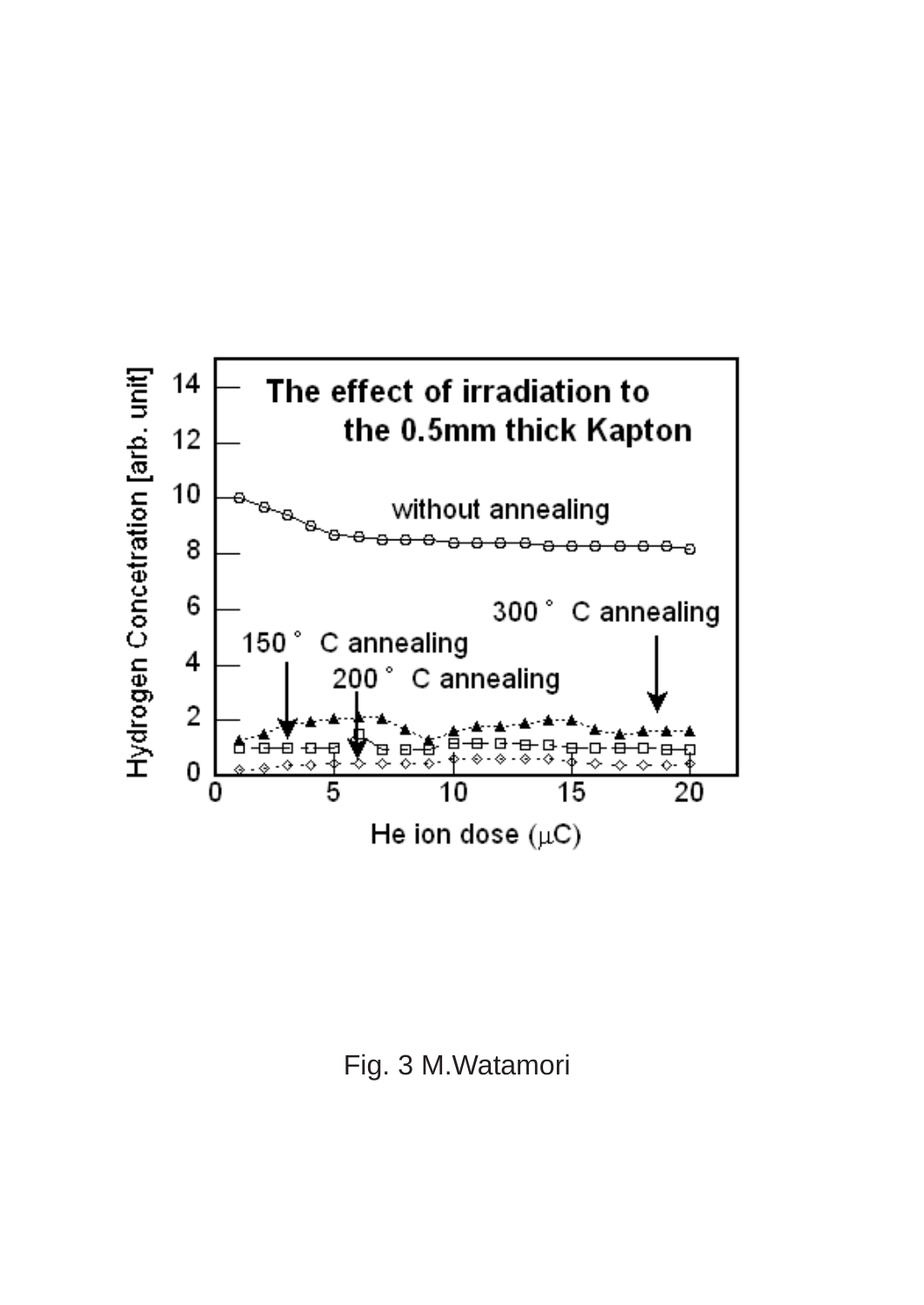

Fig. 4 M.Watamori